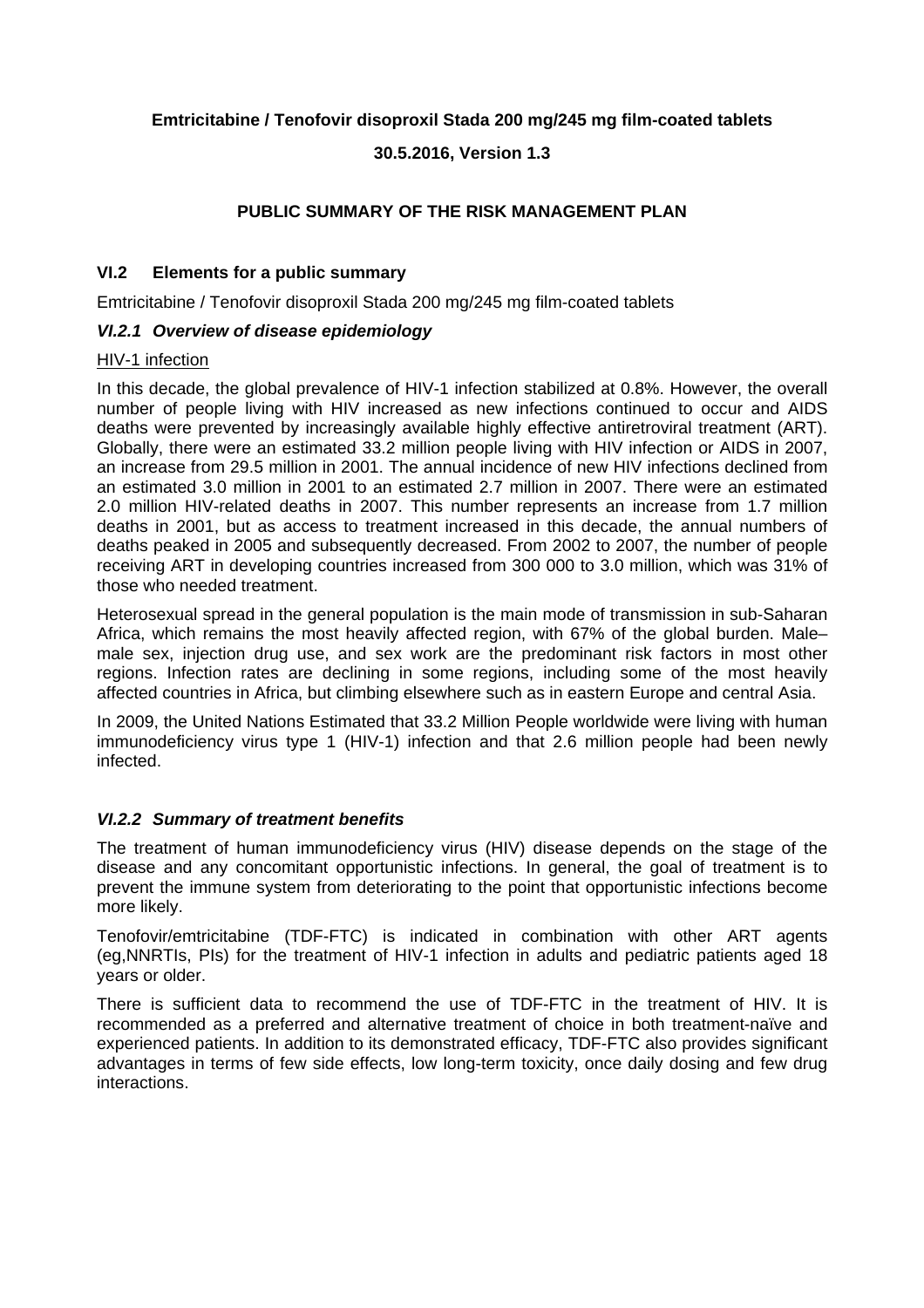## *VI.2.3 Unknowns relating to treatment benefits*

The safety and efficacy of emtricitabine/tenofovir for children below 18 years of age have not been established due to insufficient available safety data. Therefore, emtricitabine and tenofovir disoproxil is not recommended in this population.

Emtricitabine and tenofovir disoproxil has not been studied in patients over the age of 65. Elderly patients are more likely to have decreased renal function; therefore caution should be exercised when treating elderly patients with emtricitabine and tenofovir disoproxil.

Only a moderate amount of data on pregnant women (between 300-1,000 pregnancy outcomes) are available that indicate no malformations or foetal/neonatal toxicity associated with emtricitabine and tenofovir disoproxil. Animal studies on emtricitabine and tenofovir disoproxil do not indicate reproductive toxicity. Therefore the use of Emtricitabine and tenofovir disoproxil may be considered during pregnancy, if necessary.

Emtricitabine and tenofovir have been shown to be excreted in human milk. There is insufficient information on the effects of emtricitabine and tenofovir in newborns/infants. Therefore emtricitabine/tenofovir should not be used during breast-feeding. As a general rule, it is recommended that HIV infected women do not breast-feed their infants under any circumstances in order to avoid transmission of HIV to the infant.

There are limited data on the safety and efficacy of emtricitabine and tenofovir disoproxil in patients with moderate and severe renal impairment (creatinine clearance < 50 ml/min) and long-term safety data has not been evaluated for mild renal impairment (creatinine clearance 50- 80 ml/min). Therefore, in patients with renal impairment emtricitabine and tenofovir disoproxil should only be used if the potential benefits of treatment are considered to outweigh the potential risks.

#### **VI.2.4 Summary of safety concerns**

| <b>Risk</b>                                                               | What is known                                                                                                                                                                                                                                                                                                                                                                                                                                                                                                | Preventability                                                                                                                                                                                                                                                 |
|---------------------------------------------------------------------------|--------------------------------------------------------------------------------------------------------------------------------------------------------------------------------------------------------------------------------------------------------------------------------------------------------------------------------------------------------------------------------------------------------------------------------------------------------------------------------------------------------------|----------------------------------------------------------------------------------------------------------------------------------------------------------------------------------------------------------------------------------------------------------------|
| <b>Post-treatment hepatic</b><br>flares in HIV/HBV<br>coinfected patients | Discontinuation<br>of<br>emtricitabine and<br>tenofovir<br>disoproxiltherapy in patients<br>co-infected with HIV<br>and<br>HBV may be associated with<br>severe acute exacerbations<br>of hepatitis. If appropriate,<br>resumption of hepatitis B<br>therapy may be warranted. In<br>patients with advanced liver<br>disease<br>cirrhosis,<br><b>or</b><br>treatment discontinuation is<br>recommended<br>since<br>not<br>post-treatment exacerbation<br>of hepatitis may lead to<br>hepatic decompensation. | Patients co-infected with HIV<br>HBV<br>who<br>discontinue<br>and<br>emtricitabine<br>tenofovir<br>and<br>disoproxil should be closely<br>monitored with both clinical and<br>laboratory follow-up for at least<br>several months after stopping<br>treatment. |
| <b>Severe hepatomegaly</b><br>with steatosis                              | Hepatomegaly (liver<br>enlargment) with steatosis<br>(accumulation of fat in the<br>liver) may rarely occur (in up<br>to 1 in 1,000 patients).                                                                                                                                                                                                                                                                                                                                                               | Monitoring of liver function tests<br>is recommended.                                                                                                                                                                                                          |
| <b>Renal toxicity</b>                                                     | Emtricitabine and<br>tenofovir<br>are primarily excreted by the $\vert$                                                                                                                                                                                                                                                                                                                                                                                                                                      | is<br><b>It</b><br>that<br>recommended<br>creatinine<br>clearance<br><b>is</b>                                                                                                                                                                                 |

#### **Important identified risks**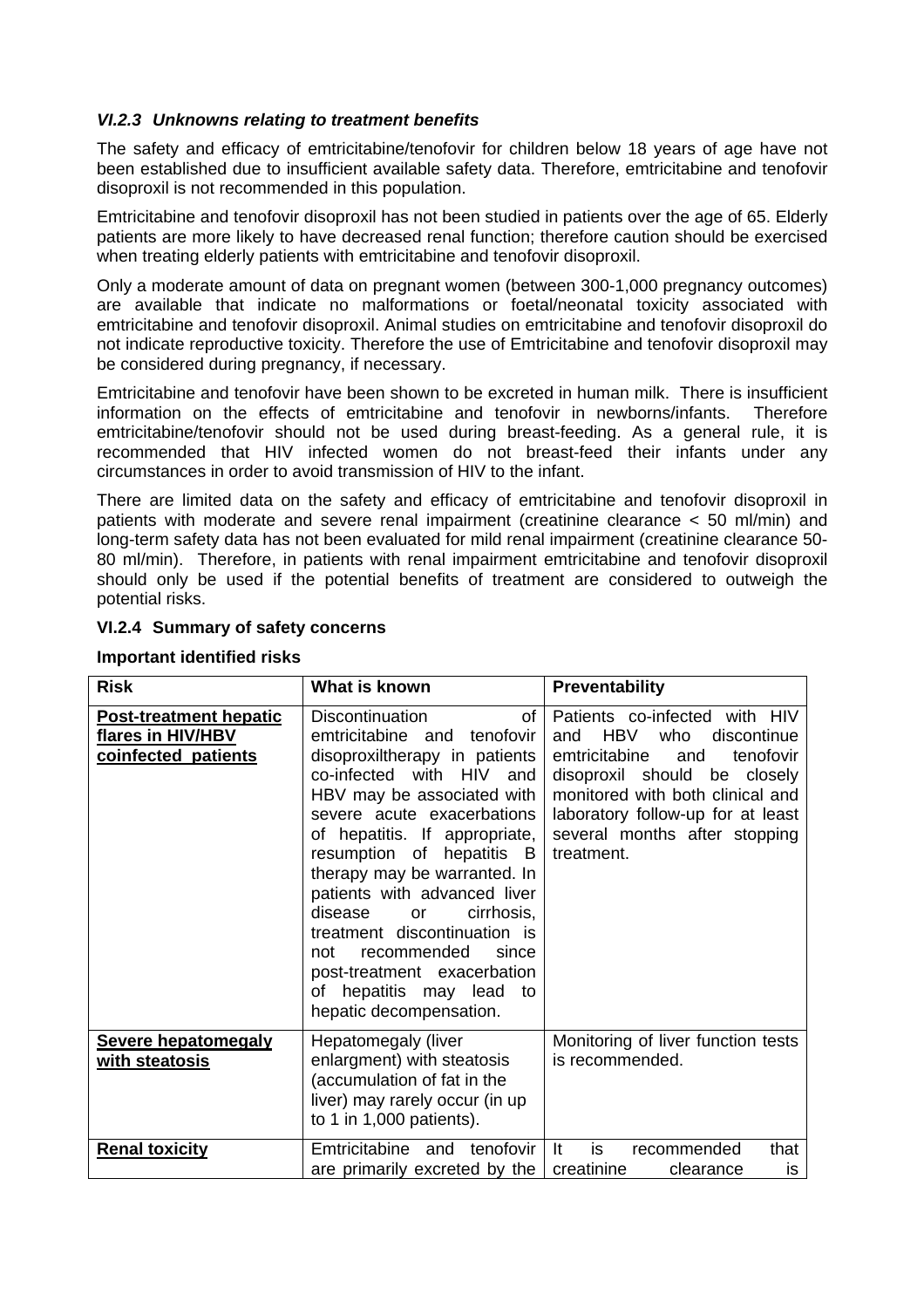|                                                                           | kidneys by a combination of<br>glomerular<br>filtration<br>and<br>active<br>secretion.<br>tubular<br>Renal<br>failure,<br>renal<br>elevated<br>impairment,<br>creatinine,<br>hypophosphataemia<br>and<br>proximal<br>tubulopathy<br>(including Fanconi syndrome)<br>have been reported with the<br>use of tenofovir disoproxil in<br>clinical practice                                                                                                                                                                                                                                                                                                                                                                                                                                                                                  | calculated in all patients prior to<br>initiating<br>therapy<br>with<br>emtricitabine<br>tenofovir<br>and<br>disoproxil and renal function<br>(creatinine clearance and serum<br>phosphate) is also monitored<br>after two to four weeks of<br>treatment, after three months of<br>treatment and every three to six<br>months thereafter in patients<br>without renal risk factors.<br>In.<br>patients<br>risk<br>for<br>at<br>renal<br>impairment, a more frequent<br>monitoring of renal function is<br>required. |
|---------------------------------------------------------------------------|-----------------------------------------------------------------------------------------------------------------------------------------------------------------------------------------------------------------------------------------------------------------------------------------------------------------------------------------------------------------------------------------------------------------------------------------------------------------------------------------------------------------------------------------------------------------------------------------------------------------------------------------------------------------------------------------------------------------------------------------------------------------------------------------------------------------------------------------|---------------------------------------------------------------------------------------------------------------------------------------------------------------------------------------------------------------------------------------------------------------------------------------------------------------------------------------------------------------------------------------------------------------------------------------------------------------------------------------------------------------------|
| Bone events due to<br>proximal renal<br>tubulopathy/loss of<br><b>BMD</b> | Tenofovir<br>may<br>cause<br>a<br>reduction<br>in bone<br>mineral<br>density (BMD). The effects of<br>tenofovir<br>disoproxil<br>associated changes in BMD<br>on long-term bone health and<br>fracture<br>future<br>risk<br>are<br>currently unknown.<br><b>Bone</b><br>abnormalities<br>(infrequently contributing to<br>fractures) may be associated<br>with<br>proximal<br>renal<br>tubulopathy.                                                                                                                                                                                                                                                                                                                                                                                                                                     | lf<br>abnormalities<br>bone<br>are<br>detected<br>or<br>suspected,<br>consultation should be obtained.                                                                                                                                                                                                                                                                                                                                                                                                              |
| <b>Interaction with</b><br>didanosine                                     | Co-administration of tenofovir<br>disoproxil<br>and<br>didanosine<br>results in a 40-60% increase<br>in<br>systemic exposure<br>to<br>didanosine that may increase<br>the risk of didanosine-related<br>adverse reactions.<br>Rarely,<br>lactic<br>and<br>pancreatitis<br>acidosis, sometimes<br>fatal,<br>have been reported.<br>Co-administration of tenofovir<br>disoproxil and didanosine at<br>a dose of 400 mg daily has<br>associated<br>with<br>been<br>a<br>significant decrease in CD4<br>cell count, possibly due to an<br>intracellular<br>interaction<br>increasing<br>phosphorylated<br>(i.e. active) didanosine. A<br>decreased dosage of 250 mg<br>didanosine<br>co-administered<br>tenofovir<br>with<br>disoproxil<br>therapy has been associated<br>with reports of high rates of<br>virological<br>failure<br>within | Co-administration of tenofovir<br>disoproxil and didanosine is not<br>recommended.                                                                                                                                                                                                                                                                                                                                                                                                                                  |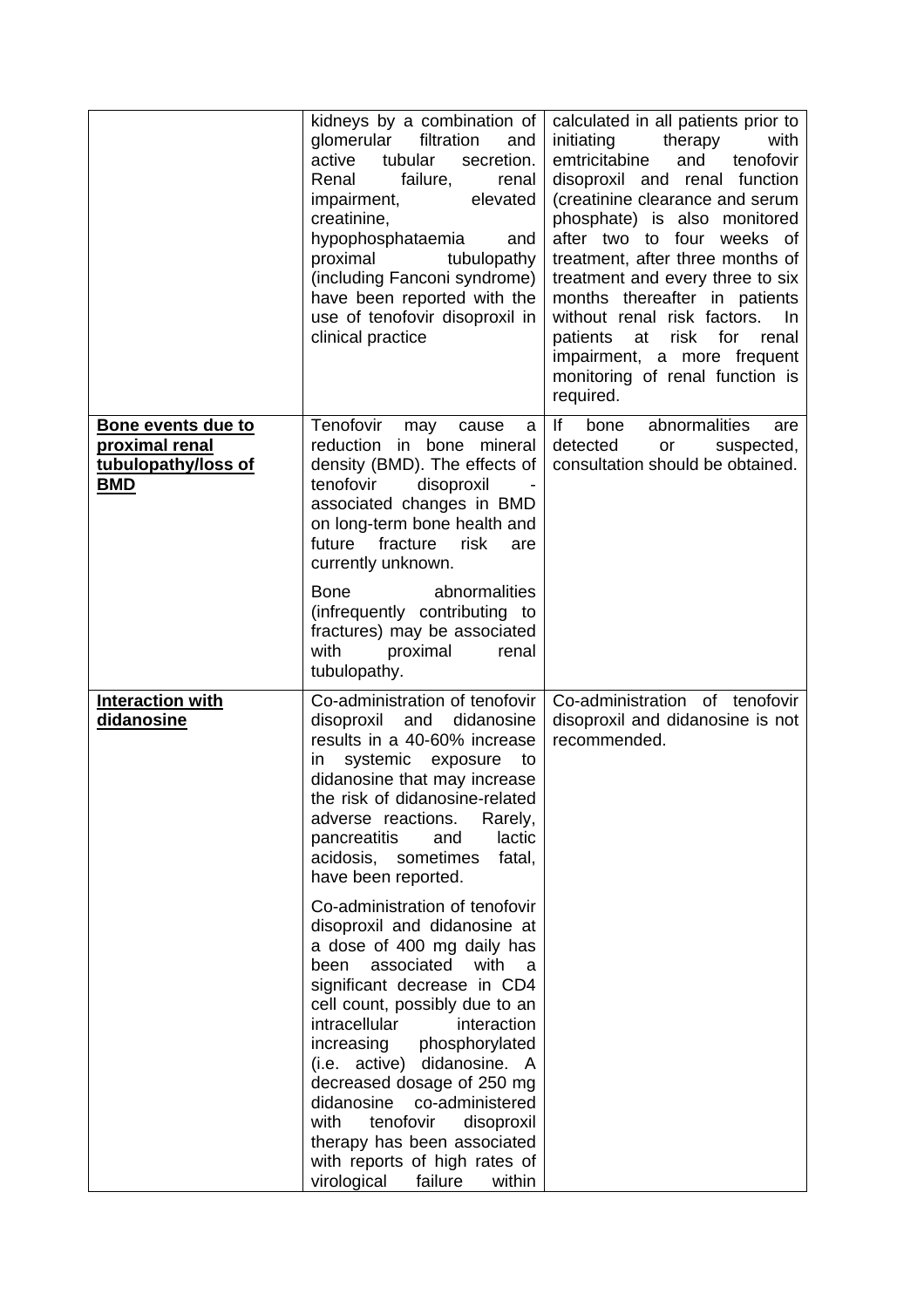|                     | several tested combinations.                                                                                                                                                                                                                                                                              |                                                                                    |
|---------------------|-----------------------------------------------------------------------------------------------------------------------------------------------------------------------------------------------------------------------------------------------------------------------------------------------------------|------------------------------------------------------------------------------------|
| <b>Pancreatitis</b> | Co-administration of tenofovir<br>disoproxil and didanosine<br>results in a 40-60% increase<br>in systemic exposure to<br>didanosine that may increase<br>the risk of didanosine-related<br>adverse reactions. Rarely,<br>pancreatitis and lactic<br>acidosis, sometimes<br>fatal,<br>have been reported. | Co-administration of tenofovir<br>disoproxil and didanosine is not<br>recommended. |

# **Missing information**

| <b>Risk</b>                                               | What is known                                                                                                                                                                                                                                                                                                                                                                                                                                                                                                            |
|-----------------------------------------------------------|--------------------------------------------------------------------------------------------------------------------------------------------------------------------------------------------------------------------------------------------------------------------------------------------------------------------------------------------------------------------------------------------------------------------------------------------------------------------------------------------------------------------------|
| <b>Safety in children (including</b><br>long-term safety) | The safety and efficacy of emtricitabine and tenofovir disoproxil<br>in children under the age of 18 years have not been<br>established.                                                                                                                                                                                                                                                                                                                                                                                 |
|                                                           | Insufficient safety data are available for children below 18<br>years of age. Emtricitabine and tenofovir disoproxil is not<br>recommended in this population.                                                                                                                                                                                                                                                                                                                                                           |
| <b>Safety in elderly patients</b>                         | Emtricitabine and tenofovir disoproxil has not been studied in<br>patients over the age of 65. Elderly patients are more likely to<br>have decreased renal function, therefore caution should be<br>exercised when treating elderly patients with emtricitabine and<br>tenofovir disoproxil.                                                                                                                                                                                                                             |
| <b>Safety in pregnancy</b>                                | A moderate amount of data on pregnant women (between 300-<br>1,000 pregnancy outcomes) indicate no malformations or<br>foetal/neonatal toxicity associated with emtricitabine and<br>tenofovir disoproxil. Animal studies on emtricitabine and<br>tenofovir disoproxil do not indicate reproductive toxicity.<br>Therefore the use of Emtricitabine and tenofovir disoproxil may<br>be considered during pregnancy, if necessary.                                                                                        |
| <b>Safety in lactation</b>                                | Emtricitabine and tenofovir have been shown to be excreted in<br>human milk. There is insufficient information on the effects of<br>emtricitabine and tenofovir in newborns/infants.<br>Therefore<br>emtricitabine/tenofovir should not be used during breast-<br>feeding.                                                                                                                                                                                                                                               |
|                                                           | As a general rule, it is recommended that HIV infected women<br>do not breast-feed their infants under any circumstances in<br>order to avoid transmission of HIV to the infant.                                                                                                                                                                                                                                                                                                                                         |
| <b>Safety in patients with renal</b><br><i>impairment</i> | There are limited data on the safety and efficacy of<br>emtricitabine and tenofovir disoproxil in patients with moderate<br>and severe renal impairment (creatinine clearance < 50 ml/min)<br>and long-term safety data has not been evaluated for mild renal<br>impairment (creatinine clearance 50-80 ml/min). Therefore, in<br>patients with renal impairment emtricitabine and tenofovir<br>disoproxil should only be used if the potential benefits of<br>treatment are considered to outweigh the potential risks. |